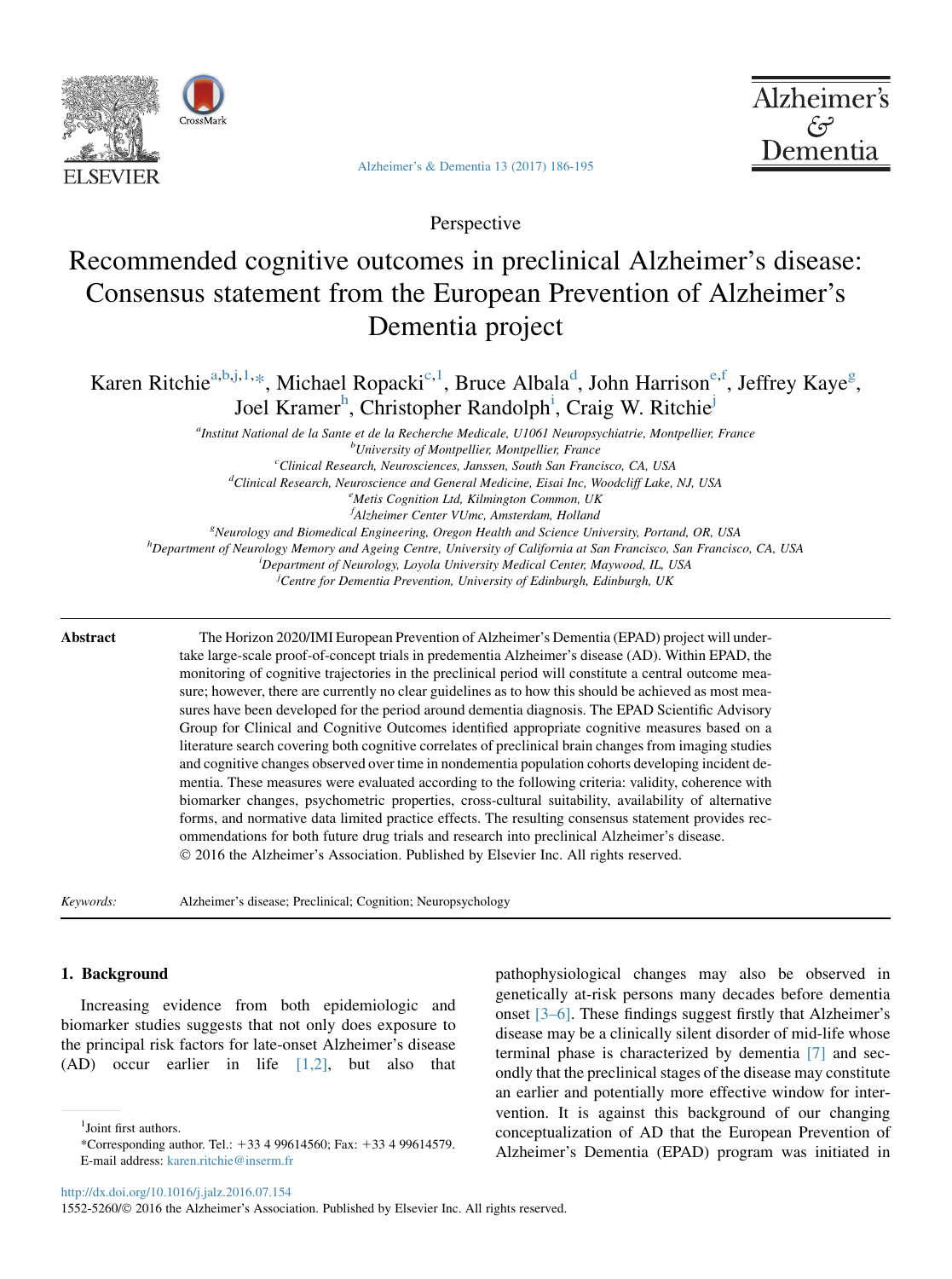2015 [\[8\].](#page-8-0) This project is currently developing a platform for large-scale proof-of-concept trials in predementia AD. Cognitive loss is the central defining feature of AD, and the reason for which treatment is sought; AD without behavioral consequences being of little clinical interest. The tracking of cognitive trajectories in the predementia period thus constitutes a central outcome measure. The principal dilemma in this context is that current theoretical models of predementia change extrapolated from multiple clinical observations [\[9,10\]](#page-8-0) have hypothesized that the biomarker changes which commonly characterize AD occur long before cognitive changes; the latter being detectable only around the time immediately preceding the diagnosis of AD dementia. Although a more recent model derived from empirical observations has suggested that cognitive decline begins up to a decade before dementia diagnosis with acceleration after increase in amyloid-beta accumulation [\[11\],](#page-8-0) there is little current knowledge of either the scope of these preclinical cognitive changes or the most appropriate testing procedures for capturing them.

Within the EPAD Project, an International Scientific Advisory Group (SAG) has been constituted to explore this largely uncharted territory and to advise on the feasibility of capturing preclinical cognitive signals by reference to an evidence-based analysis of existing observations and neuropsychological knowledge of the likely behavioral correlates of predementia brain changes. The consensus meetings aimed further to identify appropriate clinical domains in relation to probable distance from dementia diagnosis and to recommend suitable testing procedures. The outcome of the work undertaken by this group as presented here will not only underpin the outcome measures used within this large European trials platform but may also inform future clinical research into predementia AD by filling current gaps in our knowledge of this important area.

#### 2. Methods

# 2.1. The clinical and cognitive outcomes Scientific Advisory Group

The group was constituted with the principal aim of advising on appropriate cognitive outcomes for both a longitudinal cohort study from which high AD-risk participants could be recruited, and for proof-of-concept trials targeting persons with preclinical and prodromal Alzheimer's disease. Within the context of the EPAD project, prodromal Alzheimer's dementia is considered to be the period immediately before Alzheimer's dementia diagnosis characterized by mild cognitive impairment (MCI) and preclinical as a preceding clinically silent phase with both phases being additionally characterized by abnormalities on AD-related biomarkers. The group members are K.R., M.R. (co-chairs), B.A., J.H., J.Ka., J.K., and C.R. C.W.R. is co-coordinator of EPAD and principal investigator of the EPAD Longitudinal Cohort Study (LCS) [\[8\]](#page-8-0) providing linkage between the

advisory group and the overall study design. Group members were selected on the basis of their academic qualifications in neuropsychology and/or behavioral neurology, international track record in cognitive research, experience in clinical trials in AD, competence in psychometrics and biostatistics, and experience in AD neuropsychological test development. The EPAD project will have two settings where research participants will be tested, the EPAD LCS and the EPAD proofof-concept (PoC) study. The cognitive data captured in the EPAD LCS will be used as run-in data for the PoC, and hence, the LCS cognitive outcome represents the primary outcome for the PoC study. For this reason, the work of the clinical and cognitive outcomes Scientific Advisory Group (CCO-SAG) was heavily scrutinized by the entire EPAD consortium.

#### 2.2. Description of the work program

Both research and clinical trials in AD have been highly heterogeneous in their choice of clinical and cognitive outcomes and even more diverse in the type of measures used to capture and quantify them. This heterogeneity has reflected not only the constant evolution of scientific knowledge about brain functioning and its functional correlates but also commercial interests, personal preferences, subject tolerance, and concerns over acceptability to regulatory authorities. Within this context, the EPAD project presented two further challenges:

- 1. The outcomes refer to a wider range of preclinical markers extending to a greater distance from clinical AD diagnosis than has been attempted in previous trials
- 2. That given competing industrial interests, the outcome measures should be seen to be scientifically objective and unlikely to favor a specific trial sponsor

Given these issues, it was considered essential to base the work of the group on established research with evidencebased recommendations founded on an objective review of current knowledge in the area of preclinical behavior and its measurement. It was agreed to work from empirical evidence only and not personal test preferences despite the extensive clinical experience of group members, drawing up tables to permit comparisons across tests and defining a priori criteria for test selection. The work of the SAG was thus divided into four distinct phases:

1. A review of publications relating to cognitive changes in the predementia period was carried out (Mortamais et al. 2015 submitted) based on the PubMed database using MeSH terms and keywords from previous reviews (preclinical, Alzheimer, neuroimaging, positron emission tomography, amyloid beta, cognition, cognitive, and neuropsychological tests). The studies examined demonstrated either cognitive correlates of preclinical brain changes from imaging studies or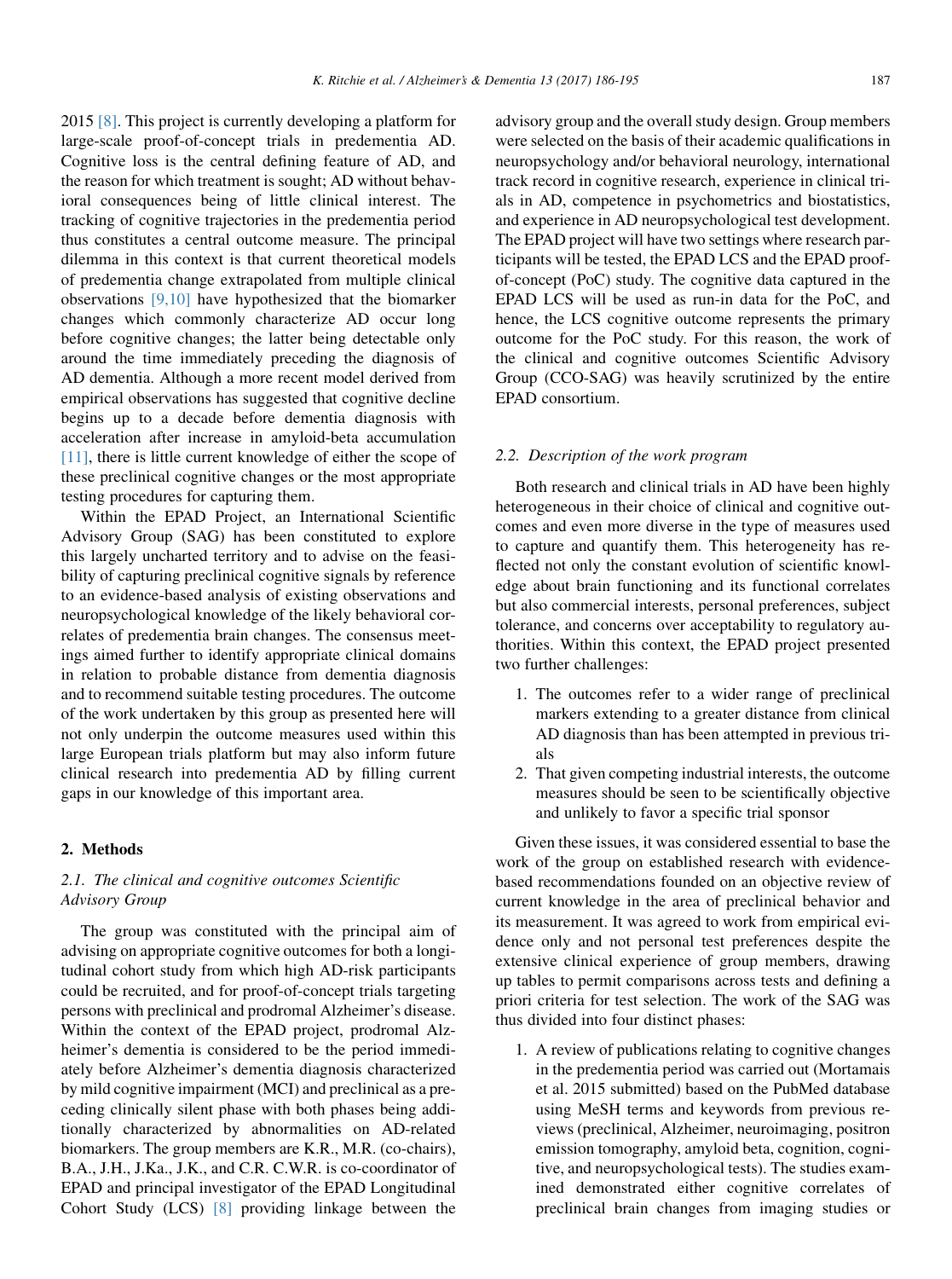cognitive changes observed over time in nondementia population cohorts developing incident dementia diagnosed by internationally recognized algorithms. Only studies referring specifically to the preclinical phase were included; prodromal groups were also excluded unless they were mixed prodromal/preclinical. Studies using only screening tests and not recognized cognitive tests targeting specific cognitive functions were excluded.

- 2. By reference to the literature review, the cognitive domains were identified which showed changes within the trajectory from first biomarker changes (preclinical AD) to MCI here referred to as prodromal AD.
- 3. To determine which neuropsychological tests best demonstrate changes in these domains in the predementia period and compare them according to their relative discriminability and psychometric properties according to the following criteria:
	- a. Validated in relation to either preclinical, apolipoprotein status, or amyloid levels
	- b. Psychometric properties (temporal reliability, normality of score distributions, and so forth)
	- c. Cross-cultural suitability
	- d. Availability of validated alternative forms
	- e. Availability of normative data
	- f. Limited practice effects
- 4. To make recommendations for neuropsychological testing within the predementia period which would be appropriate for clinical trials.

#### 3. Results

# 3.1. A review of current knowledge relating to cognitive changes in the predementia period

The search revealed both cross-sectional and longitudinal studies. Although the longitudinal studies were more likely to capture a preclinical decline, the follow-up periods were highly varied (6 months to decades); however, where results were inconsistent between cross-sectional and prospective studies, we gave priority to longitudinal findings. The term "preclinical" was found to be defined in many different ways across studies and was therefore limited by the SAG to studies of normally functioning persons considered to be at high risk of AD due to either (1) being an autosomal dominant AD mutation carrier, (2) at genetic risk for lateonset AD (Apolipoprotein E ε4 carriers), (3) amyloid load, (4) presence of suspected non-Alzheimer pathology (neurodegeneration markers without evident amyloidosis), or (5) subsequently developing incident AD within prospective studies. These at-risk groups clearly have different probabilities of evolving toward dementia but are complimentary. Prospective population studies with incident cases of AD have the highest certainty of having covered a preclinical phase but are often limited by the range of cognitive tests used and long periods between follow-up so that date of onset can only be estimated as falling between a certain number of years. APOEε4 carriers have been intensively studied in terms of imagery, biomarkers, and cognitive testing but have in many studies not been followed up to diagnosis, and furthermore, it has long been recognized that a significant number of AD cases do not carry the allele [\[12\],](#page-8-0) and whereas brain biomarker studies have provided intensive phenotyping, the follow-up periods have tended to be short. The review revealed above all else the great heterogeneity in definitions of cognitive domains, the cognitive tests used, study design, and adjustment variables, such that meta-analysis was considered inappropriate.

A concern of the SAG was that the neuropsychological tests which have been principally used in preclinical AD research have been those previously used to differentiate MCI and early dementia and may be less sensitive to behavioral correlates of very early biomarker change. There has been a tendency to focalize in particular on the episodic memory functions of the hippocampal formation while neglecting its other pivotal roles, notably in spatial navigation, spatial memory, and the integration of spatial location with episodic memory [\[13\]](#page-8-0) which are directed in particular by the posterior hippocampal, entorhinal cortex, precuneus, and retrosplenial cortex; the regions in which both tau and A $\beta$  pathology both initially co-occur [\[14–16\]](#page-8-0). The studies considered were therefore extended to include research within the cognitive neurosciences which had developed cognitive measures of these specific brain areas but not necessarily directed toward diagnosis of dementia.

Experimental measures developed within cognitive psychology laboratories designed to specifically target analysis of allocentric and egocentric space, and sensitive to change in the posterior hippocampus, entorhinal cortex, and parietal areas were thus examined by the group on the basis that they may be better able to detect very early biomarker changes than currently used testing methods. Preliminary research with these tests has already indicated a much higher sensitivity in this context than many currently used cognitive tests, being able to differentiate for example mild cognitive impairment with and without CSF biomarker changes, and AD from early frontotemporal dementia [\[17,18\].](#page-8-0)

# 3.2. Determination of cognitive domains likely to be affected along the trajectory from biomarker change to MCI

Previous studies which were able to show differences in cognitive performance in the preclinical period were subsequently classified by cognitive domain. Given that cognitive tests are non-specific (that is they are sensitive to capacities other than the one they may have been specifically designed, for example, an episodic verbal memory test will also depend on auditory and/or visual attention, visuospatial analysis, executive functions) a given cognitive domain was only considered to be implicated if demonstrated by more than one testing procedure independently of other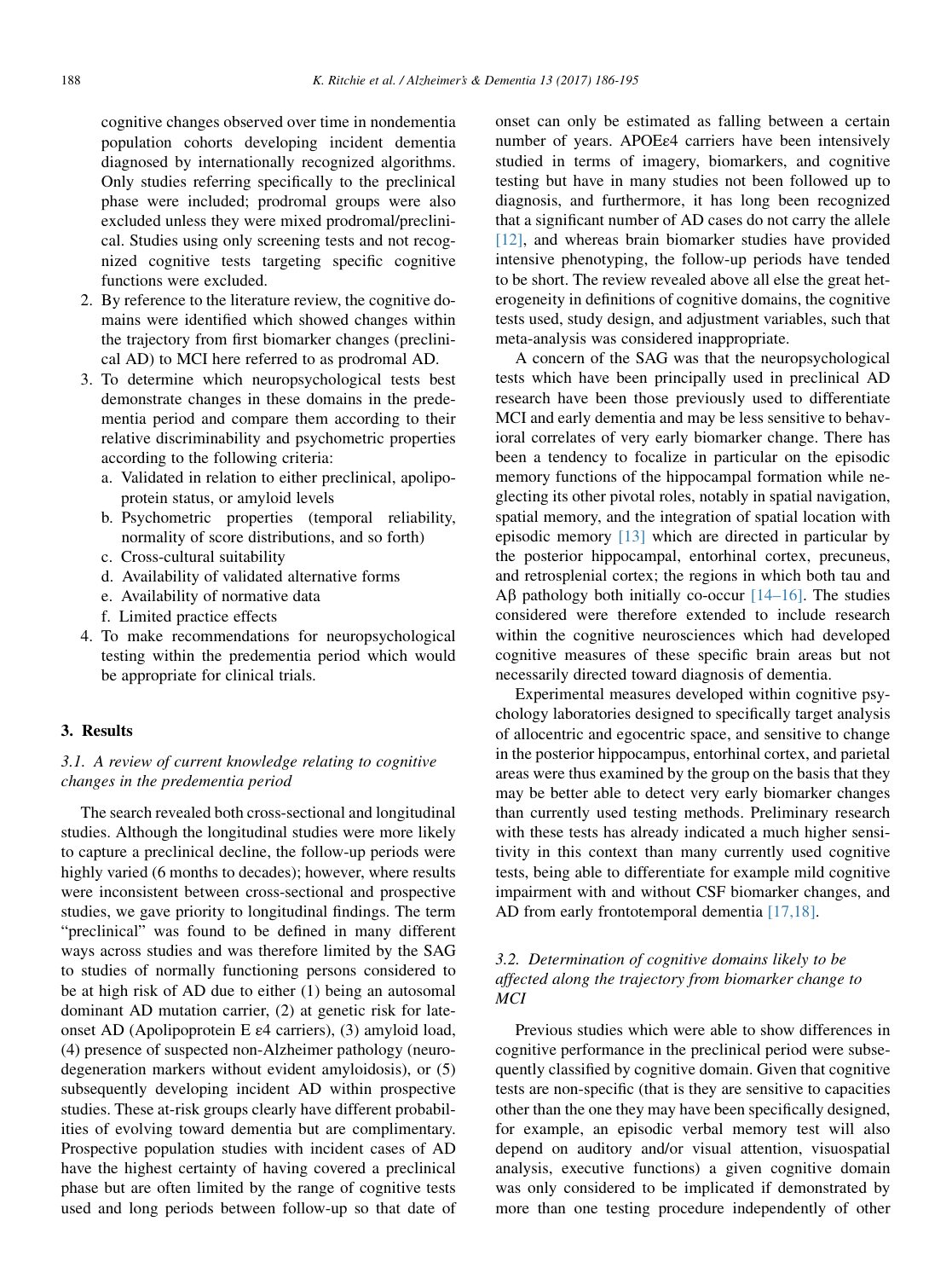cognitive functions. Overall significant differences between normal and preclinical participants could be detected in the following domains: attention, information processing time, working memory, verbal and non-verbal episodic memory, paired associate learning, visuospatial analysis, semantic retrieval capacity, verbal and non-verbal reasoning, and various components of prefrontal functioning often collectively referred to as executive functions (conceptual knowledge, conceptual shifting, cognitive control).

The hypothetical distance from dementia diagnosis was taken as defined within the relevant publications, corresponding to either time-to-diagnosis from baseline in prospective studies or the time between current age and recorded age of onset in a parent. The group observed that whereas almost all cognitive domains appear to differentiate preclinical groups within 5 years to dementia diagnosis [\[19,20\]](#page-8-0) in preceding decades fewer cognitive domains show sensitivity, with episodic memory, executive skills, information processing speed, and visuospatial analysis being of greater importance [\[21,22\]](#page-8-0). This suggests that the selection of cognitive tests for a given study may need to take into account probable distance from dementia onset if this can be estimated.

# 3.3. Determining which tests show ability to demonstrate changes in these domains in the preclinical period and comparing them according to their relative discriminability and psychometric properties

Within each cognitive domain, previous studies have used a very wide range of testing procedures. The ability of these tests to demonstrate preclinical differences in either biomarker positive persons or future cases of clinically diagnosed dementia not only varied greatly between tests but also the same test was found to vary in discriminability between different studies. For example, the CVLT was found to differentiate persons with high or low amyloid load when the Pittsburgh compound B uptake index was used but not in studies assessing amyloid through visual ratings [\[23,24\]](#page-8-0).

From the very large panel of testing procedures which have been used and shown to produce a signal in preclinical cohorts, SAG members discussed and compared the relative merits of different tests according to validation criteria, psychometric properties, cross-cultural suitability, availability of alternative forms, availability of normative data, and practice effects. On the basis of these criteria, a final list of tests was selected which was felt to adequately cover all domains likely to be implicated ([Table 1\)](#page-4-0). Each test was required to meet the first validity criterion and then scored by group members (yes/no) according to each of the other criteria, which were considered secondary. Cross-cultural suitability was subjectively assessed according to the clinical experience of the group. The different ratings given by members were compared, and where several tests were considered equally performant, further criteria were considered (alignment with imaging markers, ceiling and floor effects, providing both accuracy and processing time measures, validation of computerized versions, possibility of easily creating parallel forms if these did not exist). In addition, tests were chosen with consideration for whether a test would integrate well within a total battery administration time of around 1 hour. The decision process took into account both scientific and pragmatic considerations. For example, the Repeatable Battery for the Assessment of Neuropsychological Status (RBANS) version of several types of test was chosen for some domains given that while being psychometrically equivalent to other tests of the same function, they already provided multiple parallel forms and cross-cultural validation in most European languages. Similarly, several tests were chosen from NIH examiner above similar and equally performant tests due to availability of validated computerized versions.

# 3.4. Recommendations for neuropsychological testing within the predementia period which would be appropriate for population and clinical research, as well as clinical trials

The final cognitive domains and corresponding tests listed below were selected by the CCO-SAG to provide an evidence-based combination of procedures highly likely to detect preclinical AD changes across time within the context of the EPAD clinical trials. These tests are presently all available in validated computerized format and will be integrated within a single battery for use in both the EPAD longitudinal cohort study and proof-of-concept trials. The tests were agreed by the entire EPAD consortium including all academic and EFPIA (European Federation of the Pharmaceutical Industries and Associations) representatives.

- 1. Reaction time/information processing speed/conceptual shifting/selective attention
	- a. Flanker (NIH examiner/toolbox)

The Eriksen flanker task is a set of response inhibition tests used to assess the ability to suppress responses that are inappropriate in a particular context. The target is flanked by nontarget stimuli which correspond either to the same directional response as the target (congruent flankers), to the opposite response (incongruent flankers), or to neither (neutral flankers). In the tests, a directional response (usually left or right) is assigned to a central target stimulus. Various forms of the task are used to measure information processing and selective attention.

b. Coding (RBANS)

The coding test is a measure of brief, focused, visual attention, visual scanning and processing speed. The subject must rapidly draw simple designs associated with a specific number. Accuracy and speed are recorded.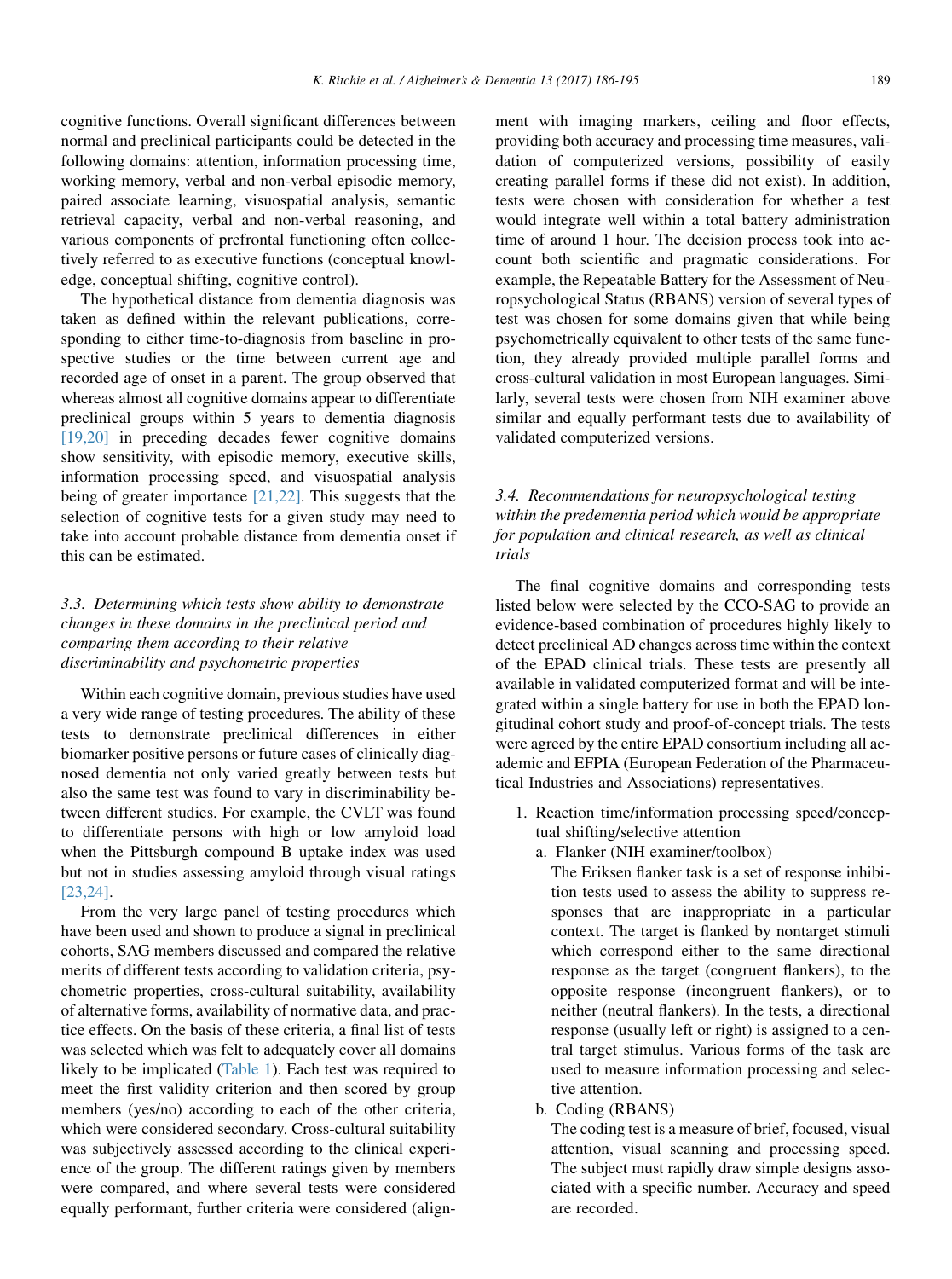<span id="page-4-0"></span>

| Table 1                                                         |
|-----------------------------------------------------------------|
| Cognitive tests detecting change in the preclinical phase of AD |

| Test                                                         | Cognitive domain                                       | Test-retest reliability (r)                                                                                                 | Parallel forms | Preclinical criteria*                            |
|--------------------------------------------------------------|--------------------------------------------------------|-----------------------------------------------------------------------------------------------------------------------------|----------------|--------------------------------------------------|
| Four Mountains Test <sup><math>\lceil 17 \rceil</math></sup> | Allocentric spatial orientation<br>spatial memory      | Assessed with retest at 28 days.<br>Cohen's d statistic $= 0$ ,<br>indicating no practice effect<br>with that test interval | Multiple       | Amyloid burden and APOE&4                        |
| (Rey) Auditory-verbal learning<br>test $[25]$                | Verbal episodic memory                                 | $0.6 - 0.7$                                                                                                                 | 1              | Amyloid burden                                   |
| Benton visual retention test [26]                            | Visual episodic memory                                 | Number correct $= 0.57$ number<br>of errors $= 0.53-$                                                                       | 1              | Prospective to AD diagnosis                      |
| California verbal learning test<br>[27, 30]                  | Verbal episodic memory<br>learning                     | 0.82 for learning trials, 0.88 for<br>long delay recall, 0.86 for<br>recognition                                            | 1              | Prospective to AD diagnosis<br>brain biomarkers  |
| Category fluency <sup>†</sup> [28]                           | Semantic processing planning                           | $\geq$ 0.7 for short (e.g., 1 week) as<br>well as long (e.g., 5 years)<br>intervals                                         | Multiple       | Prospective to AD diagnosis                      |
| Coding $(RBANS)^{\dagger}$ [29]                              | Episodic memory/psychomotor<br>speed                   | $0.83$ (39-week interval)—<br>practice effect: Cohen's<br>$d = 0.34$                                                        | 4              | Amyloid burden                                   |
| Digit ordering test [31]                                     | Working memory                                         |                                                                                                                             |                | Amyloid burden                                   |
| Digit span $(RBANS)^{\dagger}$ [32]                          | Working memory                                         | $0.63$ (39-week interval)                                                                                                   | 4              | Amyloid burden                                   |
| Digit span forward and<br>backward WAIS [25]                 | Working memory                                         | 35 days interval. Average<br>stability coefficient in the<br>0.80s                                                          |                | Amyloid burden                                   |
| Digit symbol [25]                                            | Episodic memory/psychomotor<br>speed                   |                                                                                                                             |                | Prospective to AD diagnosis                      |
| Dot counting NIH examiner <sup>†</sup><br>$\left[33\right]$  | Working memory                                         | 6-item $= 0.65$                                                                                                             | 3              | Prospective to AD diagnosis                      |
| East Boston memory test [30]                                 | Episodic memory                                        |                                                                                                                             |                | Prospective to AD diagnosis                      |
| Face-names associations <sup>†</sup> [34]                    | Episodic memory/spatial and<br>episodic memory binding | Interval of 1 year-FN-name,<br>$0.49 - 0.61$                                                                                |                | Amyloid burden                                   |
| Figure copy $(RBANS)^{\dagger}$ [31,38]                      | Visuospatial analysis                                  | 0.54 (39-week interval)                                                                                                     | 4              | Amyloid burden                                   |
| Figure recall (RBANS) [38]                                   | Episodic memory                                        | $0.55$ (39-week interval)—<br>practice effect: Cohen's<br>$d = 0.37$                                                        | $\overline{4}$ | Amyloid burden                                   |
| Flanker toolbox/examiner <sup>†</sup> [33]                   | Shifting/cognitive control                             | 0.88                                                                                                                        | multiple       | Prospective to AD diagnosis                      |
| Flanker RT examiner <sup>†</sup> [25]                        | Processing speed                                       | 0.92                                                                                                                        | multiple       | Amyloid burden                                   |
|                                                              |                                                        |                                                                                                                             |                |                                                  |
| Free and cued selective<br>reminding test [35]               | Episodic memory                                        | Between alternate forms 0.48 to<br>0.85                                                                                     | 4              | Prospective to AD diagnosis                      |
| Isaac set test [37]                                          | Semantic retrieval                                     |                                                                                                                             |                | Prospective to AD diagnosis<br>Amyloid burden    |
| Judgment of line orientation<br>[30]                         | Visuospatial analysis                                  | Results vary from 0.59 to 0.90<br>for retest reliability—no<br>practice effect                                              |                | Prospective to AD diagnosis                      |
| Letter fluency $(RBANS)^{\dagger}$ [38]                      | Semantic retrieval                                     | $\geq$ 0.7 for short (e.g., 1 week) as<br>well as long (e.g., 5 years)<br>intervals                                         |                | Amyloid burden                                   |
| Line orientation (RBANS) <sup>†</sup> [38]                   | Visuospatial analysis                                  | 0.49 (raw scores; 39-week<br>interval)—practice effect:<br>Cohen's $d = 0.11$                                               | 4              | Amyloid burden                                   |
| List learning $(RBANS)^{\dagger}$ [38]                       | Episodic memory                                        | $0.52$ (39-week interval)—<br>practice effect: Cohen's $d =$<br>$-0.10$                                                     | 4              | Prospective to AD diagnosis,<br>Brain biomarkers |
| List recall $(RBANS)^{\dagger}$ [38,39]                      | Episodic memory                                        | $0.60$ (raw scores; 39-week<br>interval)-practice effect:<br>Cohen's $d = -0.16$                                            | 4              | <b>Brain biomarkers</b>                          |
| List recognition $(RBANS)^{\dagger}$<br>[38, 39]             | Episodic memory                                        | $0.27$ (raw scores) (39-week<br>interval)—practice effect:<br>Cohen's $d = 0.30$                                            | 4              | Brain biomarkers                                 |
| Face/name associations <sup>†</sup> [40]                     | Episodic memory                                        |                                                                                                                             |                |                                                  |
| One card learning cogstate<br>[41, 42]                       | Visual memory                                          |                                                                                                                             |                | Brain biomarkers                                 |
| Picture naming $(RBANS)^{\dagger}$<br>[38, 39]               | Language/semantic processing                           |                                                                                                                             |                | Amyloid burden                                   |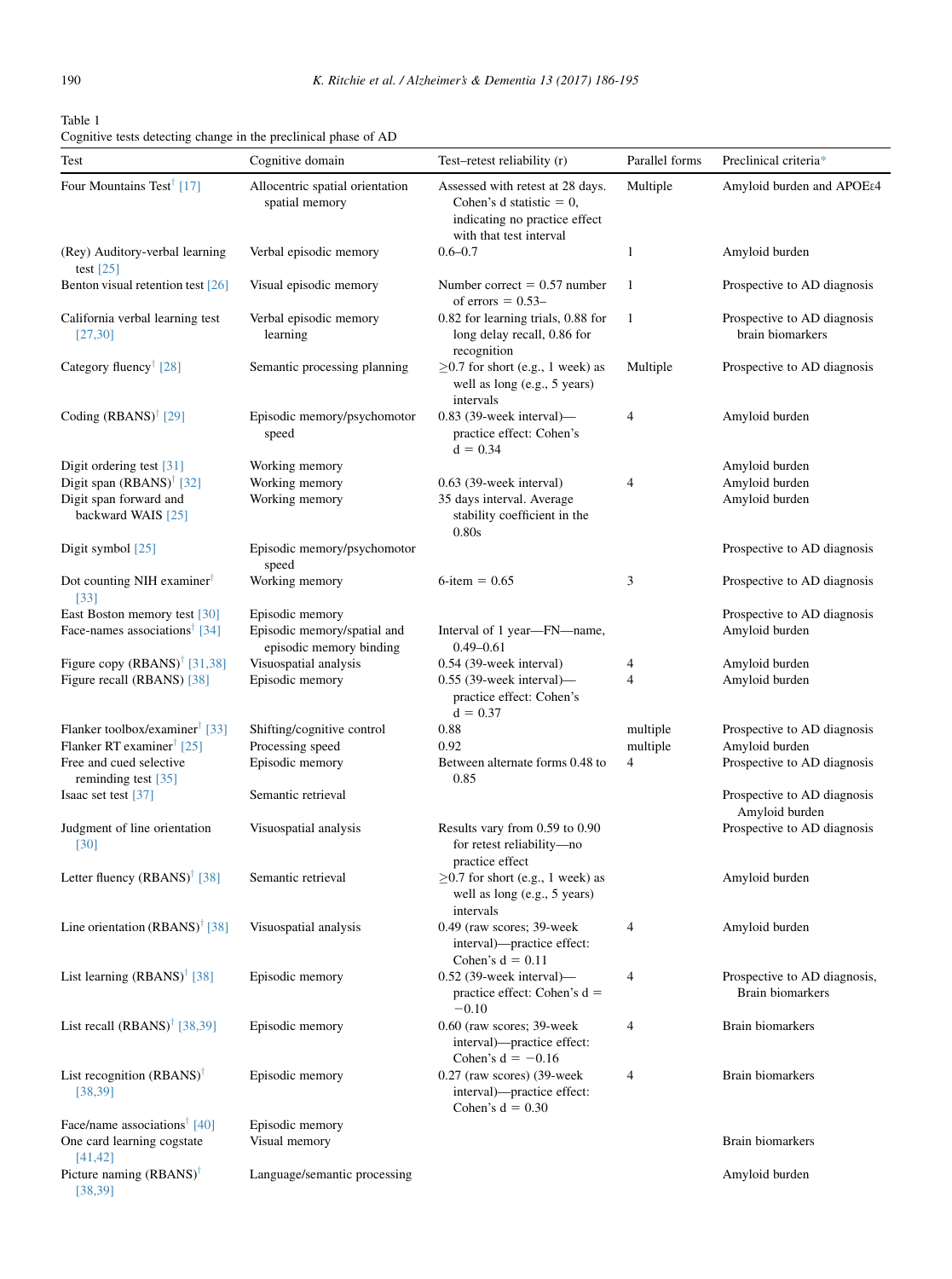Table 1 Cognitive tests detecting change in the preclinical phase of AD (Continued)

| Test                                                     | Cognitive domain                     | Test-retest reliability (r)                                                    | Parallel forms | Preclinical criteria*       |
|----------------------------------------------------------|--------------------------------------|--------------------------------------------------------------------------------|----------------|-----------------------------|
| Raven's standard progressive<br>matrices [30]            | Visuospatial reasoning               | 0.50 (raw scores; 39-week<br>interval)—practice effect:<br>Cohen's $d = -0.22$ | $\overline{4}$ | Brain biomarkers            |
| Rey-Osterrieth complex figure<br>test $[43]$             | Visual episodic memory               | From 0.70 to 0.90                                                              | no             | Amyloid burden              |
| Semantic fluency <sup>†</sup> (RBANS)<br>[38, 39]        | Semantic retrieval                   |                                                                                |                | Amyloid burden              |
| Story memory $(RBANS)^{\dagger}$<br>[21, 38, 39]         | Episodic memory                      | $0.52$ (39-week interval)—<br>practice effect: Cohen's<br>$d = 0.03$           | $\overline{4}$ | Brain biomarkers            |
| Story recall $(RBANS)^{\dagger}$<br>[21, 38, 39]         | Episodic memory                      | $0.80$ (39-week interval)—<br>practice effect: Cohen's<br>$d = 0.42$           | 4              | Brain biomarkers            |
| Supermarket trolley virtual<br>reality <sup>†</sup> [18] | Egocentric space                     | $0.72$ (39-week interval)—<br>practice effect: Cohen's<br>$d = 0$              | $\overline{4}$ | Brain biomarkers            |
| Symbol digit modalities test<br>[34, 22]                 | Episodic memory/psychomotor<br>speed | In progress                                                                    | multiple       | Amyloid burden              |
| Trail making test [37]                                   | Planning/shifting                    |                                                                                |                | Prospective to AD diagnosis |
| Visual attention cognito $[44]$                          | Working memory                       |                                                                                |                | Prospective to AD diagnosis |
| Wechsler memory scales                                   |                                      | $0.62$ (1 month)                                                               | N <sub>0</sub> | Prospective to AD diagnosis |
| Logical memory [43]                                      | Episodic memory                      |                                                                                |                |                             |
| Logical memory II [33]                                   | Episodic memory                      | $0.7 - 0.8$                                                                    |                | Amyloid burden and APOE&4   |
| Logical memory story A<br>[29, 43]                       | Episodic memory                      | $0.7 - 0.8$                                                                    |                | Amyloid burden              |
| Similarities test [36]                                   | Conceptual knowledge                 | $0.7 - 0.8$                                                                    |                | Prospective to AD diagnosis |
| Word list memory CERAD [45]                              | Episodic memory                      |                                                                                |                | Prospective to AD diagnosis |

\*Amyloid burden  $=$  one or more studies showed the cognitive measure was able to differentiate levels of amyloid accumulation; APOE  $4 =$  one or more studies has shown that the cognitive test is able to differentiate persons with and without an APOE 4 allele; prospective to AD diagnosis = one or more studies has shown that the test is able to significantly identify the group of non-symptomatic participants in a prospective study who are given an AD dementia diagnosis at follow-up; brain biomarkers = one or more studies has shown an association between test performance and a brain biomarker change.

<sup>†</sup>Testing procedures selected for EPAD.

- 2. Verbal episodic memory
	- a. List learning (RBANS)

List learning measures rote verbal memory for unrelated information. The subject hears a list of 10 unrelated words and must repeat the words back to the examiner. The word list is presented to the examinee a total of four times evaluating ability to learn verbal information after repeated exposure. After a delay with intervening tasks, the task is repeated over three further trials.

b. Story memory (RBANS)

The task measures memory for conceptually related verbal information. The subject hears a story that is two sentences in length and must repeat the story back to the examiner. The subject hears the story two times to assess learning. After a delay with intervening tasks, the story is recalled to assess long-term verbal memory encoding and retrieval.

## 3. Visuospatial analysis

a. Figure copy (RBANS)

The figure copy task requires the copying of a complex geometric design from a model implicating visuospatial reasoning, attention to visual details, motor programming, and to a lesser degree, organization, and fine-motor ability. The figure is redrawn without prior warning after a delay from memory to measure long-term free recall for conceptually related visuospatial information and incidental memory (i.e., memory for information that was encoded without specific effort to do so.

b. Line orientation (RBANS)

The line orientation task assesses ability to correctly identify the angle and spatial orientation of lines in two-dimensions. The subject is presented with 13 lines fanning out in different directions which they are required to differentiate according to angle.

- 4. Language
	- a. Picture naming (RBANS)

The picture naming task measures confrontation naming skills. This is a direct assessment of expressive language skills often impaired in global and specific types of aphasia, specifically dysnomia. The subject is shown 10 drawings of common objects and asked to name each one. The drawings are simple line drawings to avoid any perceptual confusion that more complex drawings may create.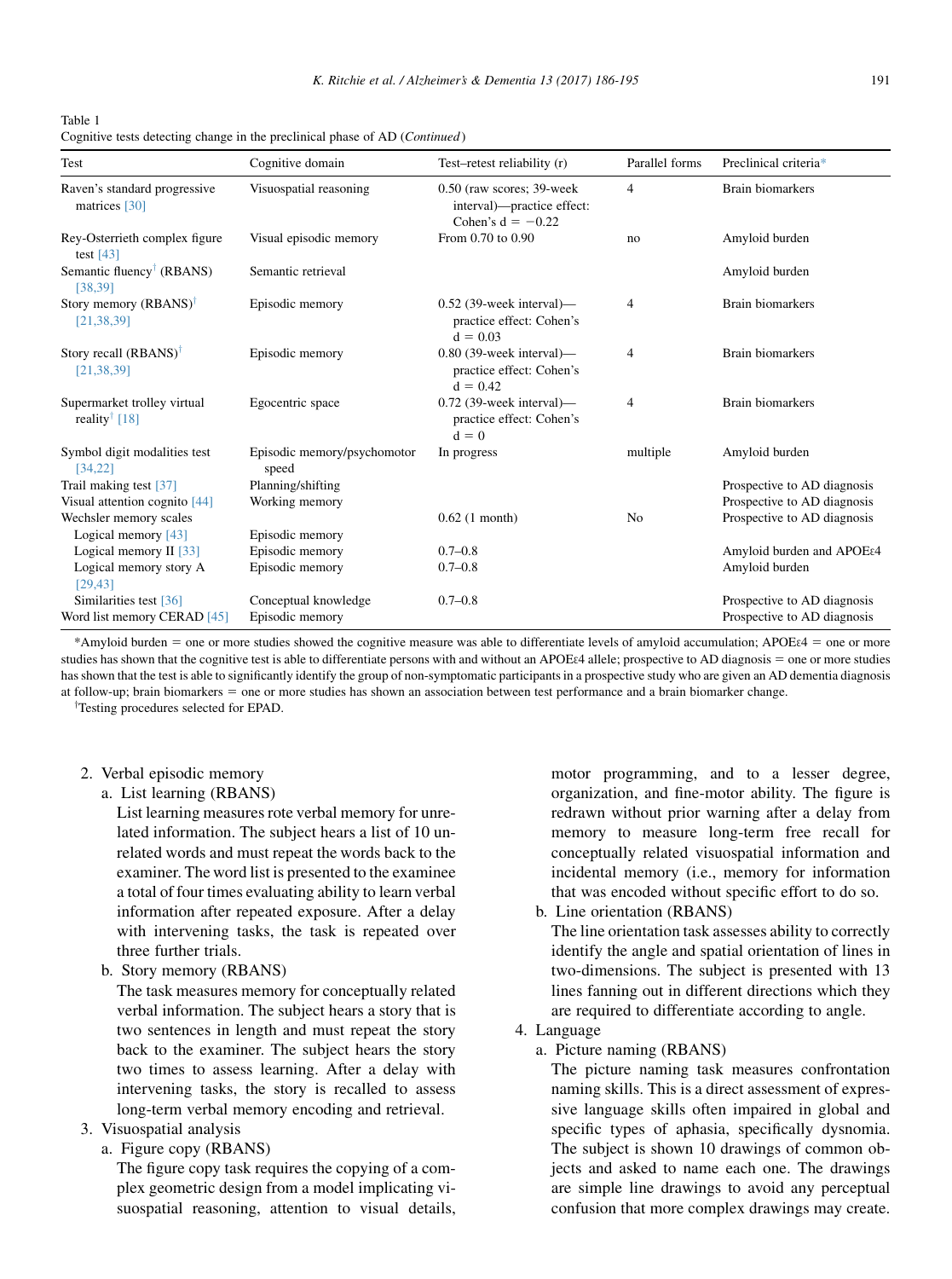b. Semantic fluency (RBANS)

The semantic fluency task measures the subject's ability to retrieve and express words using a semantic prompt. This is a direct assessment of expressive language skills and semantic access. The examinee is asked to say as many words as possible associated with a specific category of objects within a fixed time limit.

- 5. Working memory
	- a. Digit span (RBANS)

The digit span subtest is a measure of auditory registration and brief focused attention requiring simultaneous retention of letter order both forward and backward. The subject listens to a series of digits read out by the examiner at one per second (e.g., 2–9) and is asked to repeat the digits in reverse order. b. Dot counting (NIH EXAMINER/Toolbox)

This verbal working memory task is presented on a computer screen as a mixed array of green circles, blue circles, and blue squares, and the subject is instructed to count all the blue circles on the screen and remember the final total. The examiner then switches the display to a different mixed array of green circles, blue circles, and blue squares. The subject is instructed to count the blue circles in the new display. The number of different displays presented to the examinee in each trial increases from two to seven over six trials. After counting the blue circles on all the displays presented within a trial, the subject recalls the total number of blue circles in each of the different displays in the order in which they were presented.

6. Allocentric space: Four Mountains Task (University College London and Cambridge University)

This test assesses linkage between the episodic and spatial functions of the hippocampus which permits representation of spatial information in an allocentric form and hence encoding of the context in which events occur. Computer-generated landscapes comprised of four hills (of varying shape and size) surrounded by a distant semicircular mountain range are presented with a sample image for 10 seconds following which the subject is immediately presented with four alternative images, one of which (the target image) shows the same topography as the sample image, seen from a novel viewpoint, from which they must identify the target image by pressing a key. Non-spatial features (lighting, vegetation, weather conditions) of both target and foil landscapes are varied between presentation and testing, such that transient local features of the image cannot be relied on to solve the task.

7. Paired-associate learning: Favorites (NIH examiner/ toolbox)

The face word associative memory task is a behavioral version of a cross-modal associative memory test based on an fMRI task that pairs pictures of unfamiliar faces with common words. The test is a refinement of the Face-Name Association test, requiring the more difficult task of learning associations with random words from two categories, thus reducing ceiling effects in normal populations. The test consists of an initial learning phase, immediate cued recall, delayed cued recall, facial recognition, and a multiple choice recognition trial.

8. Navigation in egocentric space: Virtual reality supermarket trolley (Cambridge University)

This test which is sensitive to deterioration in the precuneus, retrosplenial cortex, and entorhinal connections measures egocentric spatial orientation (as opposed to allocentric space) through presentation of 14 video vignettes in an ecological virtual supermarket from a first-person perspective. A route through the supermarket in which the participant is behind the trolley involves series of  $90^\circ$  turns, and at the end, the subject is required to point in the direction of the entry.

Most of these tests generate several scores such as correct and incorrect responses, response time, error type, field neglect, and so on, which should be selected according to the research protocol or drug trial in which they are used. Recommendations for principle outcome measures have therefore not been proposed.

#### 4. Discussion

An international panel with recognized expertise in experimental and observational research as well as clinical trials in AD has made accepted recommendations for multi-domain testing based on current evidence derived from brain biomarker and population studies of preclinical AD and experimental cognitive psychology focusing on hippocampal structures. Although the advisory group has indicated domains of cognitive functioning and associated testing procedures which appear on the basis of previous research to appear sensitive to changes in preclinical AD, the choice of a primary outcome measure derived from these tests must be tailored to the drug target or research hypothesis of a given study. Within the EPAD project, for example, an RBANS total score has been taken as the primary outcome and the remaining tests as secondary outcomes, as this alternative represented the best compromise between sensitivity to change over time in a clinical range from preclinical to prodromal, statistical caveats, and regulatory body acceptability within a phase II trial. This may not necessarily be the best choice in other contexts.

Our recommendations are primarily intended for interventional clinical trials that involve investigational compounds, multimodal interventions, or products which not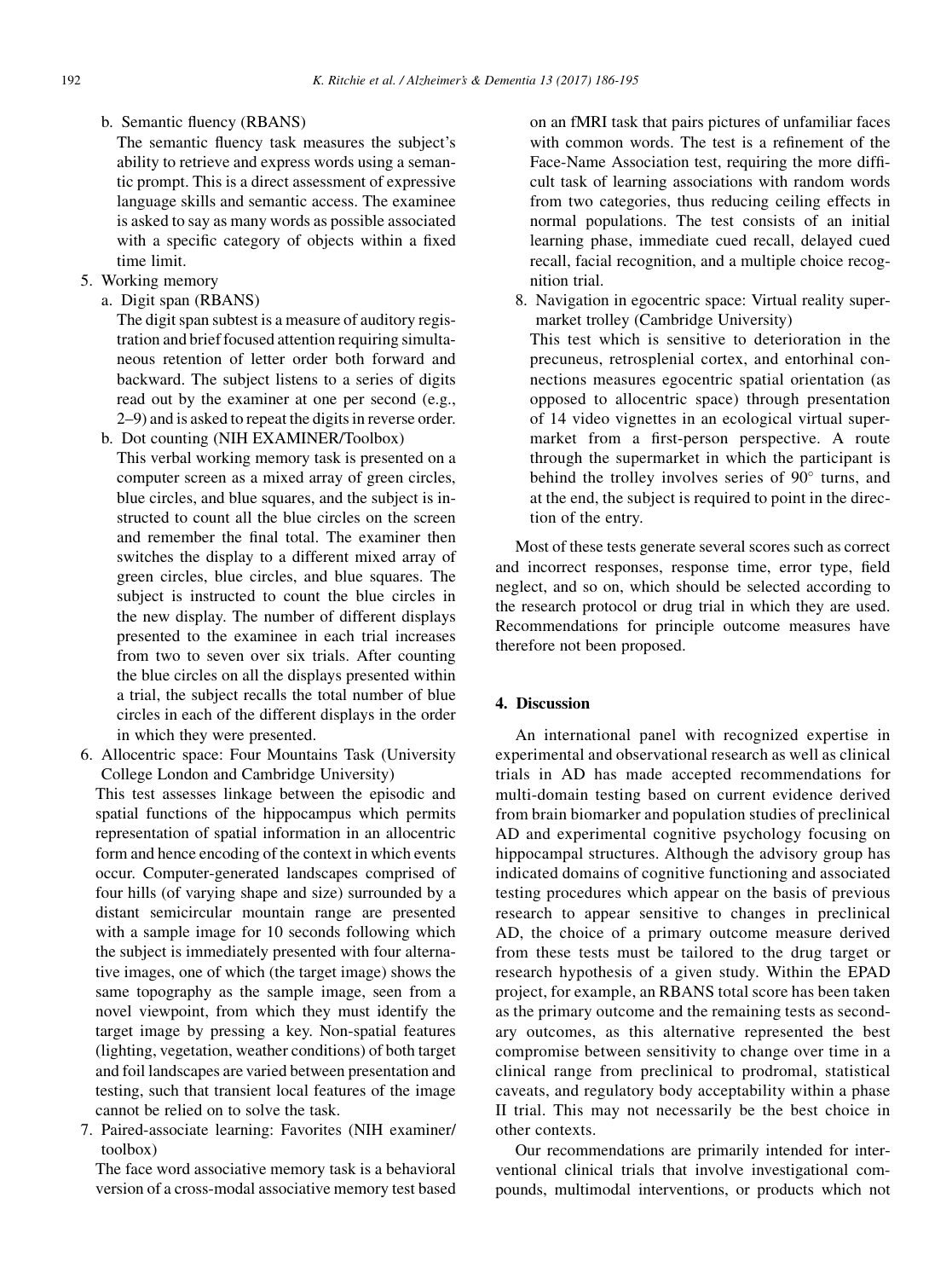only have to meet the rigors of good science but must also adhere to regulatory requirements and standard practices of pharmaceutical or biotechnology companies. Although there may be differences in trial design and implementation depending on the investigational product, the company, and the country or region for the investigation, there are actually some basic issues that generally should be adhered to or accounted for when investigating products that might treat or modify the disease course of AD. The patient population of interest has already been defined by EPAD as ranging from preclinical AD to prodromal or mild cognitive impairment due to AD. Although the identification of AD-related biomarkers at study start or baseline and their longitudinal course throughout the duration of the treatment phase will serve as an important parameter, it is quite clear that the primary or key efficacy outcome will be cognitive in nature. The first issue is to ensure that there is sufficient historical data for the primary cognitive tests showing the changes in the target patient population over what will be the treatment duration in terms of percentage and absolute change as well as the associated variance for the nontreated individuals or those that would receive the established standard of care. Access to cognitive testing performance data in relation to candidate biomarkers from existing studies will be essential for the calculation of sample sizes. The other two components required for the sample size calculation are the absolute or percentage change from baseline that would be considered as clinically meaningful as well as what minimal treatment effect or difference between a placebo or nontreatment group would be required for those receiving the investigational product over the treatment period. Both of these parameters will be specific to the actual cognitive testing that is used, and these data are required before the initiation of any clinical study.

Although there are numerous cognitive test instruments that have been used in many hundreds of studies, there are relatively few that have been carefully scrutinized and evaluated by the regulatory health authorities (HAs). Even those cognitive tests that have found their way into clinical trials of investigational products have often not been fully reviewed and/or critiqued by the HAs, as the trials were probably early in the compounds development and would have been viewed at best as exploratory or informative but not of registration or approval quality. Many of the cognitive assessments investigated in the earlier stages of AD depend on relatively small changes in such parameters as reaction time or speed of response, often in milliseconds or in one or two more items properly recalled. Both the HAs and their advisors who are usually key opinion leaders in the AD area are looking for assessments that have some degree of "face-validity" or would be viewed as clinically meaningful. Although the SAG has in the first instance attempted an objective evidence-based selection of outcomes, the above issues have also been kept in mind in final selection from multiple options targeting similar domains. While conducting good

and ethical science must remain our highest priority, we should not lose sight of these key issues.

The EPAD project represents the largest single project to model disease in a preclinical and prodromal population with at least 6000 people due to enter EPAD-LCS. Evaluations of cerebrospinal fluid, blood and imaging biomarkers, genetic analysis, and other risk factor assessment will ensure full characterization of risk and deep biological phenotyping. The accurate assessment of cognitive and clinical expressions of these biological changes is of paramount importance to the success of the project. Accordingly, the EPAD CCO-SAG has conducted a thorough, un-biased, empirical review of all available literature in this area and constructed the EPAD cognitive evaluation now fully incorporated in the EPAD LCS and PoC protocols. In doing so, we believe we have made significant progress in delivering recommendations for cognitive outcome measures which may not only be of use in the design of future pharmaceutical trials in preclinical AD, but which may also be incorporated into epidemiologic and clinical studies of high-risk cohorts. The provision of tailored cognitive outcome measures appropriate for the long preclinical phase of AD will thus help advance our understanding of preclinical and prodromal dementia and hence accelerate the development and delivery of new, effective interventions for the prevention of Alzheimer's dementia.

#### Acknowledgments

The CCO-SAG thanks Jessica Ash (Oxford University), Marion Mortamais, and Carine Pose (Inserm Montpellier) for undertaking the literature search which has provided the empirical basis for the recommendations provided in this article.

This work has received support from the EU/EFPIA Innovative Medicines Initiative Joint Undertaking EPAD grant agreement 115736.

# RESEARCH IN CONTEXT

- 1. Systematic review: Recommendations for cognitive assessment in pre-dementia AD have been made by EPAD on the basis of a literature search and expert opinion.
- 2. Interpretation: Cognitive measures were selected on the basis of their sensitivity to pre-clinical AD, psychometric properties, and coherence with biomarker changes.
- 3. Future directions: The procedures are considered best practice for future clinical trials and research in pre-clinical AD.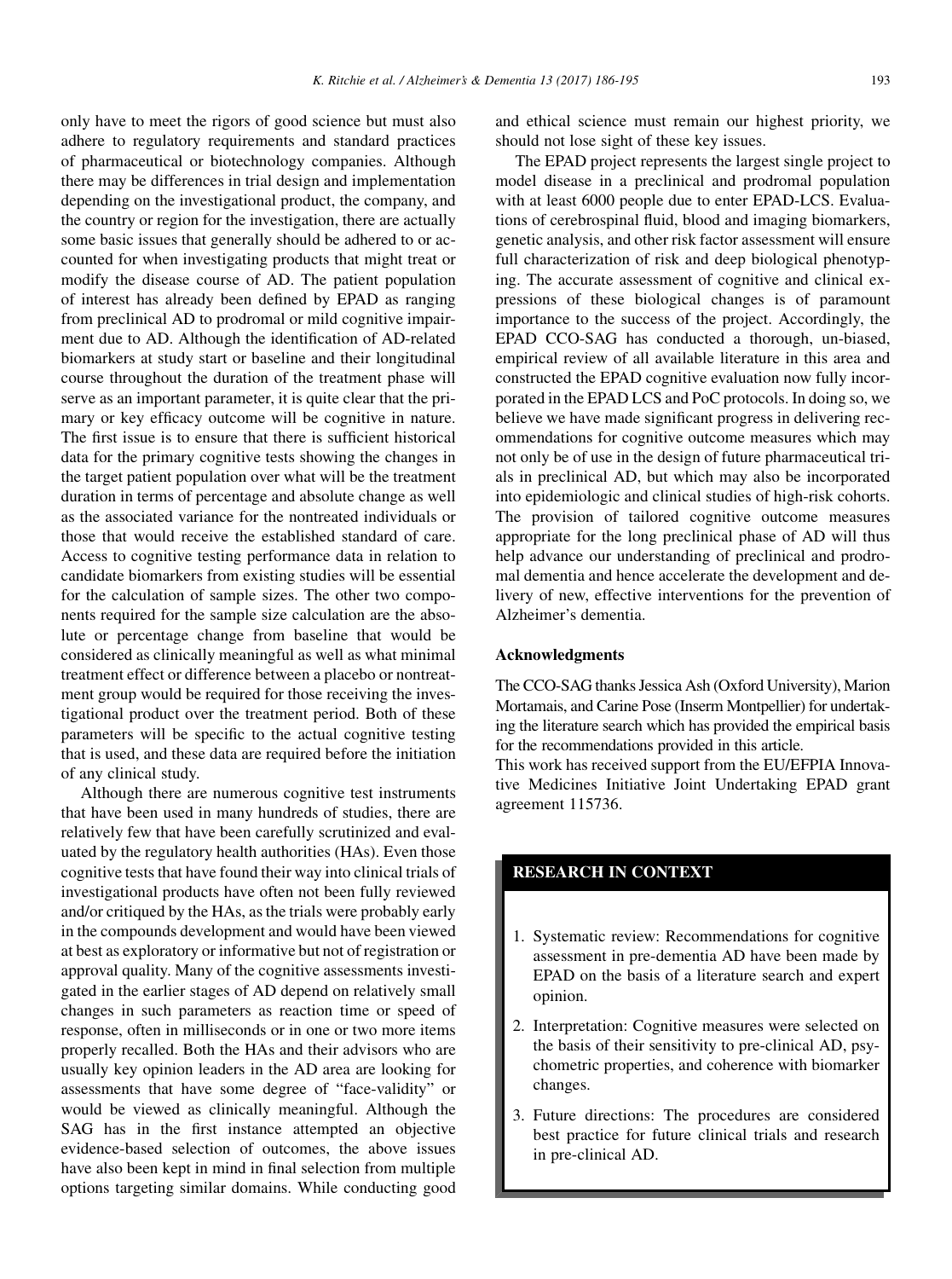#### <span id="page-8-0"></span>References

- [1] [Ritchie K, Carri](http://refhub.elsevier.com/S1552-5260(16)32902-8/sref1)e[re I, Ritchie CW, Berr C, Artero S, Ancelin ML. Can](http://refhub.elsevier.com/S1552-5260(16)32902-8/sref1) [we design prevention programs to reduce dementia incidence ? A pro](http://refhub.elsevier.com/S1552-5260(16)32902-8/sref1)[spective study of modifiable risk factors. BMJ 2010;341:3885–92.](http://refhub.elsevier.com/S1552-5260(16)32902-8/sref1)
- [2] [Barnes DE, Yaffe K. The projected effect of risk factor reduction on](http://refhub.elsevier.com/S1552-5260(16)32902-8/sref2) [Alzheimer's disease prevalence. Lancet Neurol 2011;10:819–28.](http://refhub.elsevier.com/S1552-5260(16)32902-8/sref2)
- [3] [Reiman EM, Chen K, Alexander GE, Caselli RJ, Bandy D, Osborne D,](http://refhub.elsevier.com/S1552-5260(16)32902-8/sref3) [et al. Functional brain abnormalities in young adults at genetic risk for](http://refhub.elsevier.com/S1552-5260(16)32902-8/sref3) [late-onset Alzheimer's dementia. Proc Natl Acad Sci U S A 2004;](http://refhub.elsevier.com/S1552-5260(16)32902-8/sref3)  $101:284-9$ .
- [4] [Scarmeas N, Habeck CG, Stern Y, Anderson KE. APOE genotype and ce](http://refhub.elsevier.com/S1552-5260(16)32902-8/sref4)[rebral blood flow in healthy young individuals. JAMA 2003;290:1581–2](http://refhub.elsevier.com/S1552-5260(16)32902-8/sref4).
- [5] [Alexopoulos P, Richter-Schmidinger T, Horn M, Maus S, Reichel M,](http://refhub.elsevier.com/S1552-5260(16)32902-8/sref5) [Sidiropoulos C, et al. Hippocampal volume differences between](http://refhub.elsevier.com/S1552-5260(16)32902-8/sref5) [healthy young Apolipoprotein E e2 and e4 carriers. J Alzheimers](http://refhub.elsevier.com/S1552-5260(16)32902-8/sref5) [Dis 2011;26:207–10.](http://refhub.elsevier.com/S1552-5260(16)32902-8/sref5)
- [6] [Bateman RJ, Xiong C, Benzinger TL, Fagan AM, Goate A, Fox NC,](http://refhub.elsevier.com/S1552-5260(16)32902-8/sref6) [et al. Clinical and biomarker changes in Dominantly Inherited Alz](http://refhub.elsevier.com/S1552-5260(16)32902-8/sref6)[heimer's Disease. N Engl J Med 2012;367:795–804](http://refhub.elsevier.com/S1552-5260(16)32902-8/sref6).
- [7] [Ritchie K, Ritchie CW, Yaffe K, Skoog I, Scarmeas N. Is Alzheimer's](http://refhub.elsevier.com/S1552-5260(16)32902-8/sref7) [disease really a disease of mid-life. Alzheimers Dement \(N Y\) 2015;](http://refhub.elsevier.com/S1552-5260(16)32902-8/sref7) [1:122–30](http://refhub.elsevier.com/S1552-5260(16)32902-8/sref7).
- [8] [Ritchie CW, Molinuevo JL, Truyen L, Satlin A, Van der Geyten S,](http://refhub.elsevier.com/S1552-5260(16)32902-8/sref8) [Lovestone Son behalf of the European Prevention of Alzheimer's Demen](http://refhub.elsevier.com/S1552-5260(16)32902-8/sref8)[tia \(EPAD\) Consortium. Development of interventions for the secondary](http://refhub.elsevier.com/S1552-5260(16)32902-8/sref8) [prevention of Alzheimer's dementia: the European Prevention of Alz](http://refhub.elsevier.com/S1552-5260(16)32902-8/sref8)[heimer's Dementia \(EPAD\) project. Lancet Psychiatry 2016;3:179–86](http://refhub.elsevier.com/S1552-5260(16)32902-8/sref8).
- [9] [Jack CR, Knopman DS, Jagust WJ, Petersen RC, Weiner MW,](http://refhub.elsevier.com/S1552-5260(16)32902-8/sref9) [Aisen PS, et al. Hypothetical model of dynamic biomarkers of the Alz](http://refhub.elsevier.com/S1552-5260(16)32902-8/sref9)[heimer's pathological cascade. Lancet Neurol 2010;9:119–28](http://refhub.elsevier.com/S1552-5260(16)32902-8/sref9).
- [10] [Jack CR, Knopman DS, Jagust WJ, Petersen RC, Weiner MW,](http://refhub.elsevier.com/S1552-5260(16)32902-8/sref10) [Aisen PS, et al. Tracking pathophysiological processes in Alzheimer's](http://refhub.elsevier.com/S1552-5260(16)32902-8/sref10) [disease: an up-dated hypothetical model of dynamic biomarkers. Lan](http://refhub.elsevier.com/S1552-5260(16)32902-8/sref10)[cet Neurol 2013;12:207–16](http://refhub.elsevier.com/S1552-5260(16)32902-8/sref10).
- [11] [Ritchie K, Carri](http://refhub.elsevier.com/S1552-5260(16)32902-8/sref11)è[re I, Berr C, Amieva H, Dartigues JF, Ancelin ML,](http://refhub.elsevier.com/S1552-5260(16)32902-8/sref11) [et al. The clinical picture of Alzheimer's disease in the decade before](http://refhub.elsevier.com/S1552-5260(16)32902-8/sref11) [diagnosis: clinical and biomarker trajectories. J Clin Psychiatry 2016;](http://refhub.elsevier.com/S1552-5260(16)32902-8/sref11) [77:e305–11.](http://refhub.elsevier.com/S1552-5260(16)32902-8/sref11)
- [12] [Ritchie K, Kotzki PO, Touchon J, Cristol JP. Characterisitics of Alz](http://refhub.elsevier.com/S1552-5260(16)32902-8/sref12)[heimer's disease patients with and without ApoE e4 allele. Lancet](http://refhub.elsevier.com/S1552-5260(16)32902-8/sref12) [1996;348:960–1](http://refhub.elsevier.com/S1552-5260(16)32902-8/sref12).
- [13] [Chen KH, Chuah LY, Sim SK, Chee MW. Hippocampal region](http://refhub.elsevier.com/S1552-5260(16)32902-8/sref13)[specific contributions to memory performance in normal elderly. Brain](http://refhub.elsevier.com/S1552-5260(16)32902-8/sref13) [Cogn 2010;72:400–7.](http://refhub.elsevier.com/S1552-5260(16)32902-8/sref13)
- [14] [Nestor PJ, Fryer TD, Ikeda M, Hodges JR. Retrospelnia cortex \(BA 29/](http://refhub.elsevier.com/S1552-5260(16)32902-8/sref14) [30\) hypometabolism in mild cognitive impairment \(prodromal Alz](http://refhub.elsevier.com/S1552-5260(16)32902-8/sref14)heimer's disease). Eur J Neurosci 2003;18:2663-7.
- [15] [Rowe CC, Ng S, Ackerman U, Gong SJ, Pike K, Savage G. Imaging beta](http://refhub.elsevier.com/S1552-5260(16)32902-8/sref15) [amyloid burden in aging and dementia. Neurology 2007;68:1718–25](http://refhub.elsevier.com/S1552-5260(16)32902-8/sref15).
- [16] [Khan UA, Liu L, Provenzano FA, Berman DE, Profaci CP, Sloan R,](http://refhub.elsevier.com/S1552-5260(16)32902-8/sref16) [et al. Molecular drivers and cortical spread of lateral entorhinal cortex](http://refhub.elsevier.com/S1552-5260(16)32902-8/sref16) [dysfunction in preclinical Alzheimer's disease. Nat Neurosci 2014;](http://refhub.elsevier.com/S1552-5260(16)32902-8/sref16) [17:304–11](http://refhub.elsevier.com/S1552-5260(16)32902-8/sref16).
- [17] [Moodley K, Minati L, Contarino V, Prioni S, Wood R, Cooper R, et al.](http://refhub.elsevier.com/S1552-5260(16)32902-8/sref17) [Diagnostic differentiation of mild cognitive impairment due to Alz](http://refhub.elsevier.com/S1552-5260(16)32902-8/sref17)[heimer's disease using a hippocampus-dependant test of spatial mem](http://refhub.elsevier.com/S1552-5260(16)32902-8/sref17)[ory. Hippocampus 2015;25:939–51](http://refhub.elsevier.com/S1552-5260(16)32902-8/sref17).
- [18] [Tu S, Wong S, Hodges JR, Irish M, Piguet O, Hornberger M. Lost in](http://refhub.elsevier.com/S1552-5260(16)32902-8/sref18) [spatial translation – A novel tool to objectively assess spatial disorien](http://refhub.elsevier.com/S1552-5260(16)32902-8/sref18)[tation in Alzheimer's disease and frontotemporal dementia. Cortex](http://refhub.elsevier.com/S1552-5260(16)32902-8/sref18) [2015;67:83–94](http://refhub.elsevier.com/S1552-5260(16)32902-8/sref18).
- [19] [Jungwirth S, Zehetmayer S, Bauer P, Weissgram S, Tragl KH,](http://refhub.elsevier.com/S1552-5260(16)32902-8/sref19) [Fischer P. Prediction of Alzheimer dementia with short neuropsycho](http://refhub.elsevier.com/S1552-5260(16)32902-8/sref19)[logical instruments. J Neural Transm \(Vienna\) 2009;116:1513–21](http://refhub.elsevier.com/S1552-5260(16)32902-8/sref19).
- [20] [Amieva H, Jacqmin-Gadda H, Orgogozo JM, Le Carret N, Helmer C,](http://refhub.elsevier.com/S1552-5260(16)32902-8/sref20) [Letenneur L. The 9 year cognitive decline before dementia of the Alz](http://refhub.elsevier.com/S1552-5260(16)32902-8/sref20)[heimer type: a prospective population based study. Brain 2005;](http://refhub.elsevier.com/S1552-5260(16)32902-8/sref20) [128:1093–101](http://refhub.elsevier.com/S1552-5260(16)32902-8/sref20).
- [21] [Laukka EJ, Macdonald SW, Fratiglioni L, B](http://refhub.elsevier.com/S1552-5260(16)32902-8/sref21)ä[ckman L. Preclinical](http://refhub.elsevier.com/S1552-5260(16)32902-8/sref21) [cognitive trajectories differ for Alzheimer's disease and vascular de](http://refhub.elsevier.com/S1552-5260(16)32902-8/sref21)[mentia. J Int Neuropsychol Soc 2012;18:191–9.](http://refhub.elsevier.com/S1552-5260(16)32902-8/sref21)
- [22] [Rajan KB, Wilson RS, Weuve J, Barnes LL, Evans DA. Cognitive](http://refhub.elsevier.com/S1552-5260(16)32902-8/sref22) [impairment 18 years before clinical diagnosis of Alzheimer's disease](http://refhub.elsevier.com/S1552-5260(16)32902-8/sref22) [dementia. Neurology 2015;5:1–8](http://refhub.elsevier.com/S1552-5260(16)32902-8/sref22).
- [23] [Perrotin A, Mormino EC, Madison CM, Hayenga AO, Jagust WJ. Sub](http://refhub.elsevier.com/S1552-5260(16)32902-8/sref23)[jective cognition and amyloid deposition imaging: a Pittsburgh Com](http://refhub.elsevier.com/S1552-5260(16)32902-8/sref23)[pound B positron emission tomography study in normal elderly](http://refhub.elsevier.com/S1552-5260(16)32902-8/sref23) [individuals. Arch Neurol 2012;69:223–9](http://refhub.elsevier.com/S1552-5260(16)32902-8/sref23).
- [24] [Song Z, Insel PS, Buckley S, Yohannes S, Mezher A, Simonson A.](http://refhub.elsevier.com/S1552-5260(16)32902-8/sref24) [Brain amyloid-beta burden is associated with disruption of intrinsic](http://refhub.elsevier.com/S1552-5260(16)32902-8/sref24) [functional connectivity within the medial temporal lobe in cognitively](http://refhub.elsevier.com/S1552-5260(16)32902-8/sref24) [normal elderly. J Neurosci 2015;35:3240–7](http://refhub.elsevier.com/S1552-5260(16)32902-8/sref24).
- [25] [Hedden T, Oh H, Younger AP, Patel TA. Meta-analysis of amyloid](http://refhub.elsevier.com/S1552-5260(16)32902-8/sref25) [–cognition relations in cognitively normal adults. Neurology 2013;](http://refhub.elsevier.com/S1552-5260(16)32902-8/sref25) [80:1341–8](http://refhub.elsevier.com/S1552-5260(16)32902-8/sref25).
- [26] [Bilgel M, An Y, Lang A, Prince J, Jedynak B, Resnick SM. Trajec](http://refhub.elsevier.com/S1552-5260(16)32902-8/sref26)[tories of AD-related cognitive measures in a longitudinal sample. Alz](http://refhub.elsevier.com/S1552-5260(16)32902-8/sref26)[heimers Dement 2014;10:735–42](http://refhub.elsevier.com/S1552-5260(16)32902-8/sref26).
- [27] [Yotter RA, Doshi J, Clark V, Sojkova J, Zhou Y, Wong DF, et al. Mem](http://refhub.elsevier.com/S1552-5260(16)32902-8/sref27)[ory decline shows stronger associations with estimated spatial patterns](http://refhub.elsevier.com/S1552-5260(16)32902-8/sref27) [of amyloid deposition progression than total amyloid burden. Neuro](http://refhub.elsevier.com/S1552-5260(16)32902-8/sref27)[biol Aging 2013;34:2835–42](http://refhub.elsevier.com/S1552-5260(16)32902-8/sref27).
- [28] [Nutter-Upham KE, Saykin AJ, Rabin LA, Roth R, Wishart HA, Pare N,](http://refhub.elsevier.com/S1552-5260(16)32902-8/sref28) [et al. Verbal fluency performance in amnestic MCI and older adults with](http://refhub.elsevier.com/S1552-5260(16)32902-8/sref28) [cognitive complaints. Arch Clin Neuropsychol 2008;23:229–41](http://refhub.elsevier.com/S1552-5260(16)32902-8/sref28).
- [29] [Kennedy KM, Rodrigue KM, Devous MD, Hebrank AC, Bischof GN,](http://refhub.elsevier.com/S1552-5260(16)32902-8/sref29) [Park DC. Effects of beta-amyloid accumulation on neural function](http://refhub.elsevier.com/S1552-5260(16)32902-8/sref29) [during encoding across the adult lifespan. Neuroimage 2012;62:1–8](http://refhub.elsevier.com/S1552-5260(16)32902-8/sref29).
- [30] [Wilson RS, Leurgans SE, Boyle PA, Bennett DA. Cognitive Decline in](http://refhub.elsevier.com/S1552-5260(16)32902-8/sref30) [Prodromal Alzheimer Disease and Mild Cognitive Impairment. Arch](http://refhub.elsevier.com/S1552-5260(16)32902-8/sref30) [Neurol 2011;68:351–6.](http://refhub.elsevier.com/S1552-5260(16)32902-8/sref30)
- [31] [Duff K, Foster NL, Dennett K, Hammers DB, Zollinger LV,](http://refhub.elsevier.com/S1552-5260(16)32902-8/sref31) [Christian PE, et al. Amyloid deposition and cognition in older adults:](http://refhub.elsevier.com/S1552-5260(16)32902-8/sref31) [the effects of premorbid intellect. Arch Clin Neuropsychol 2013;](http://refhub.elsevier.com/S1552-5260(16)32902-8/sref31) [28:665–71](http://refhub.elsevier.com/S1552-5260(16)32902-8/sref31).
- [32] [Doraiswamy PM, Sperling RA, Coleman RE, Johnson KA,](http://refhub.elsevier.com/S1552-5260(16)32902-8/sref32) [Reiman EM, Davis MD, et al. Amyloid-assessed by florbetapir F 18](http://refhub.elsevier.com/S1552-5260(16)32902-8/sref32) [PET and 18-month cognitive decline. Neurology 2012;79:1636–44](http://refhub.elsevier.com/S1552-5260(16)32902-8/sref32).
- [33] [Kramer JH, Mungas D, Possin KL, Rankin KP, Boxer AL, Rosen HJ,](http://refhub.elsevier.com/S1552-5260(16)32902-8/sref33) [et al. NIH EXAMINER: Conceptualization and Development of an](http://refhub.elsevier.com/S1552-5260(16)32902-8/sref33) [Executive Function Battery. J Int Neuropsychol Soc 2014;20:11–9](http://refhub.elsevier.com/S1552-5260(16)32902-8/sref33).
- [34] [Rentza DM, Amariglioa RE, Becker JA, Freya M, Olsona LE,](http://refhub.elsevier.com/S1552-5260(16)32902-8/sref34) [Frishea K, et al. Face-name associative memory performance is related](http://refhub.elsevier.com/S1552-5260(16)32902-8/sref34) [to amyloid burden in normal elderly. Neuropsychologia 2011;](http://refhub.elsevier.com/S1552-5260(16)32902-8/sref34)  $49.2776 - 83$
- [35] [Grober E, Sanders AE, Hall C, Lipton RB. Free and cued selective re](http://refhub.elsevier.com/S1552-5260(16)32902-8/sref35)[minding identifies very mild dementia in Primary Care. Alzheimer Dis](http://refhub.elsevier.com/S1552-5260(16)32902-8/sref35) [Assoc Disord 2010;24:284–90.](http://refhub.elsevier.com/S1552-5260(16)32902-8/sref35)
- [36] [Amieva H, Le Goff M, Millet X, Orgogozo JM, Peres K, Barberger-](http://refhub.elsevier.com/S1552-5260(16)32902-8/sref36)[Gateau P, et al. Prodromal Alzheimer's Disease: Successive emer](http://refhub.elsevier.com/S1552-5260(16)32902-8/sref36)[gence of the clinical symptoms. Ann Neurol 2008;64:492–8](http://refhub.elsevier.com/S1552-5260(16)32902-8/sref36).
- [37] [Grober E, Hall CB, Lipton RB, Zonderman AB, Resnick SM,](http://refhub.elsevier.com/S1552-5260(16)32902-8/sref37) [Kawas C. Memory impairment, executive dysfunction, and intellec](http://refhub.elsevier.com/S1552-5260(16)32902-8/sref37)[tual decline in preclinical Alzheimer's disease. J Int Neuropsychol](http://refhub.elsevier.com/S1552-5260(16)32902-8/sref37) Soc 2008;14:266-78.
- [38] [Karantzoulis S, Novitski J, Gold M, Randolph C. The Repeatable Bat](http://refhub.elsevier.com/S1552-5260(16)32902-8/sref38)[tery for the Assessment of Neuropsychological Status \(RBANS\): Utility](http://refhub.elsevier.com/S1552-5260(16)32902-8/sref38) [in Detection and Characterization of Mild Cognitive Impairment due](http://refhub.elsevier.com/S1552-5260(16)32902-8/sref38) [to Alzheimer's Disease. Arch Clin Neuropsychol 2013;28:837–44.](http://refhub.elsevier.com/S1552-5260(16)32902-8/sref38)